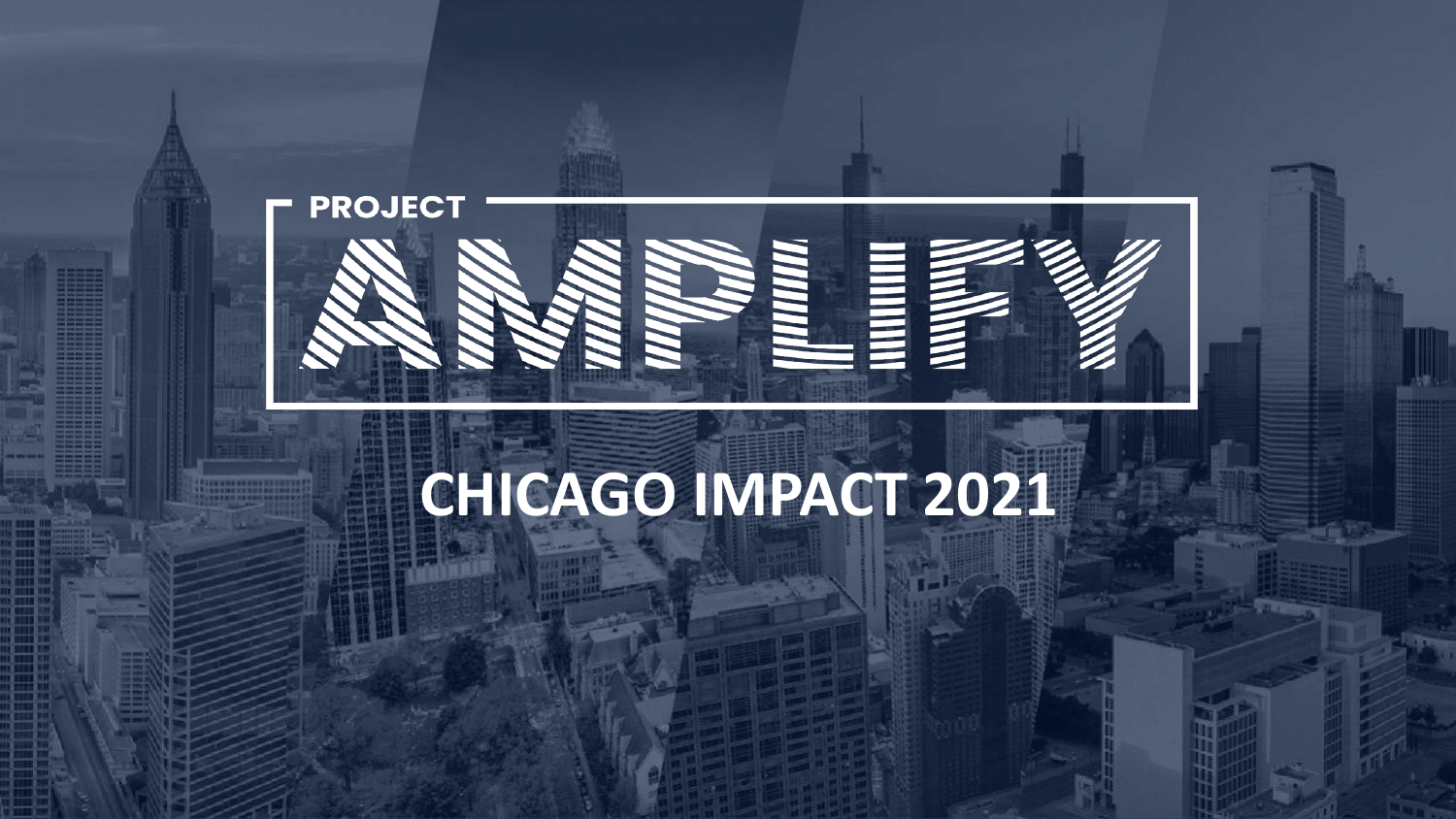### **IMPACT SUMMARY: CHICAGO URBAN LEAGUE**

#### **OUR PARTNERSHIP**

#### **Developed**

Project Amplify business coaching and sponsorship program to identify, select, coach, and sponsor minority-owned businesses

#### **Served As Mentors**

to founders participating in Project Amplify, including mentoring on customer marketing, service design and value propositions, and operational budget development

#### **Selected And Awarded Grants**

of \$10,000 each to three founders, totaling \$30,000, with an additional \$3,000 to CUL to support programming



#### **BY THE NUMBERS**

 $$33$ k in funding, with \$30,000 awarded directly<br> $$33$ k to founders and \$3,000 awarded to the<br>Chicago Urban League to support to founders and \$3,000 awarded to the Chicago Urban League to support programming

3

founders received Project Amplify grants and coaching from Jabian Advisor mentors

5 Jabian Chicago office volunteers

hours committed by Jabian Chicago<br>
SO+<br>
volunteers volunteers



#### **SUPPORT PROVIDED**

- **Microgrants**
- Coaching / Mentorship
- Leadership Development
- **Customer Marketing**
- ✓ Customer Experience
- ✓ Budgeting & Cost Control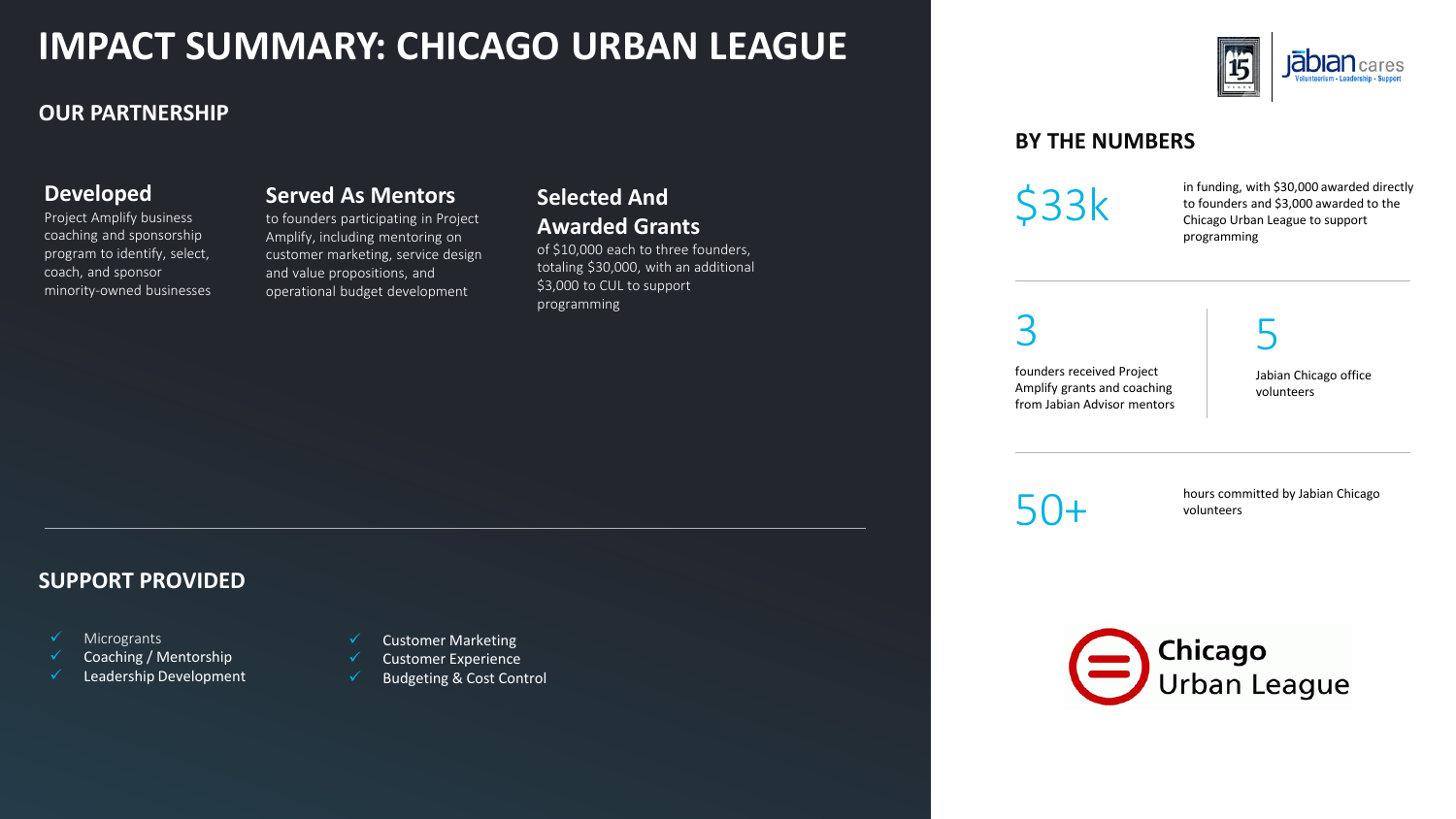## **OUR IMPACT ON CUL ENTREPRENEURS**  $\bigoplus_{\text{Chicago}}$ Chicago



| <b>Entrepreneur</b>                               | <b>Company Overview</b>                                                                                      | <b>Grant Award</b>                                                                                                    | <b>Growth since award</b>                                                                                                                                                                                                    |
|---------------------------------------------------|--------------------------------------------------------------------------------------------------------------|-----------------------------------------------------------------------------------------------------------------------|------------------------------------------------------------------------------------------------------------------------------------------------------------------------------------------------------------------------------|
| <b>Milton Wordlow</b><br>Agriculture, Inc.        | High end men's fashion retailer,<br>including style consulting and<br>tailoring services.                    | \$10,000 grant to be used for website<br>redesign, POS subscription, and customer<br>communication platform(s).       | • Redesigned website to include product categorization and revised<br>imagery<br>• Increased sales growth, including an increase in new Agriculture<br>customers                                                             |
| <b>Lauren Grinage</b><br><b>Bucketz Game Zone</b> | Children's party venue with<br>gaming systems, nerf zone, and<br>custom decorations.                         | \$10,000 grant to be used for product<br>enhancements, professional development,<br>and technology investments.       | • Purchased a 360-degree photo booth and booked this feature for<br>multiple parties<br>Hosted the highest utilization party weekend in company history (6<br>parties in 1 weekend)                                          |
| Jurema Gorham<br><b>Burst Into Books</b>          | Founded as a community-based<br>book club to address the lack of<br>programming for literacy in the<br>area. | \$10,000 grant to be used for POS and<br>payroll software, hiring staff, and continued<br>funding of key programming. | Launched commercial space that includes bookstore and<br>programming space<br>Schedule to hire personnel to support bookstore<br>Requested and attending demos for payroll and POS software to<br>mature business capability |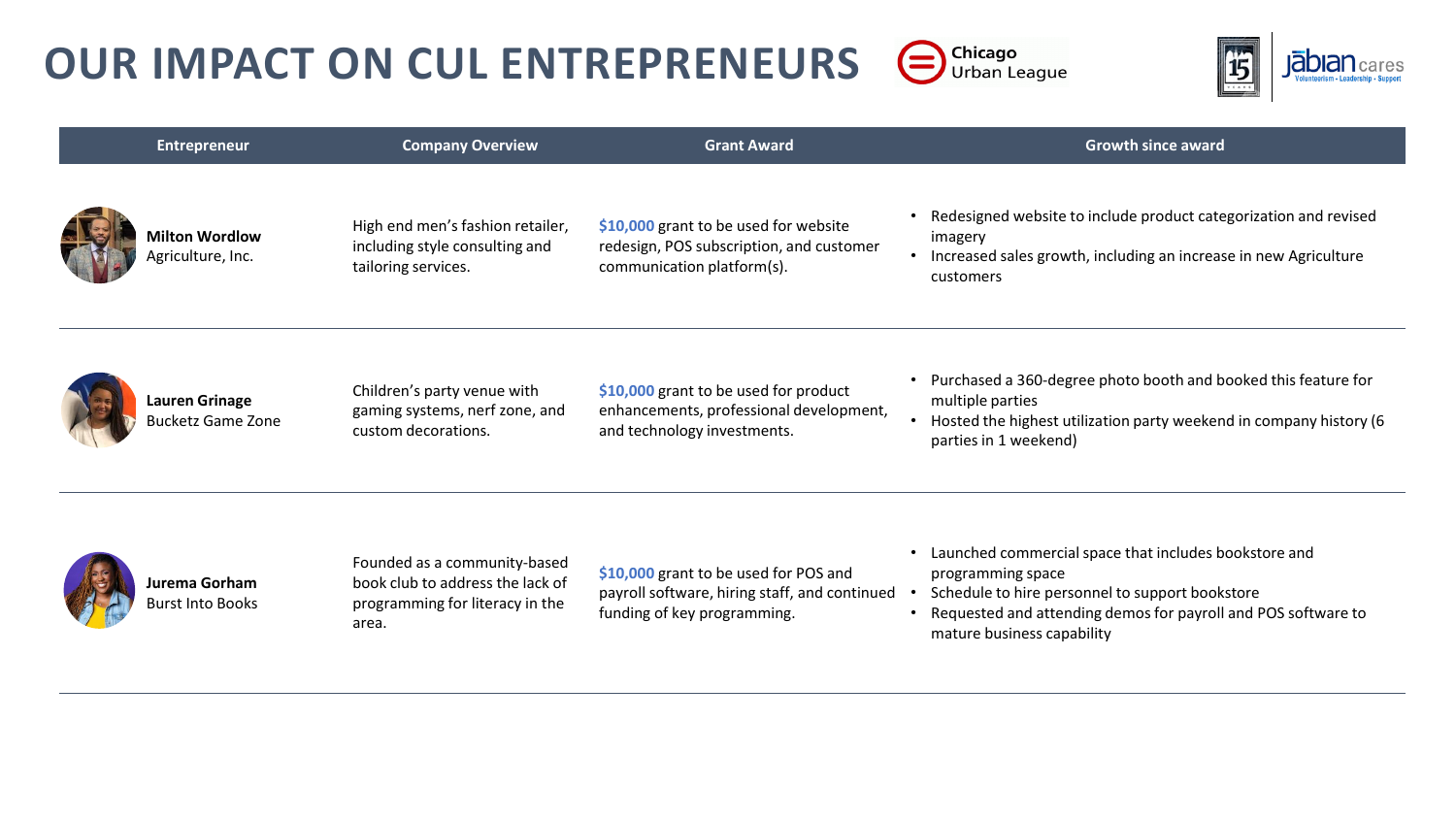## **OUR IMPACT ON CUL ENTREPRENEURS**





# Agriculture, Inc.



#### **Company Overview**

High end men's fashion retailer, including style consulting and tailoring services.

#### **Grant Award**

\$10,000 grant to be used for website redesign, POS subscription, and customer communication platform(s).

#### **Growth Since Award**

- **Milton Wordlow** Redesigned website to include product categorization and revised imagery<br>• Increased sales growth, including an increase in new Agriculture customers
	-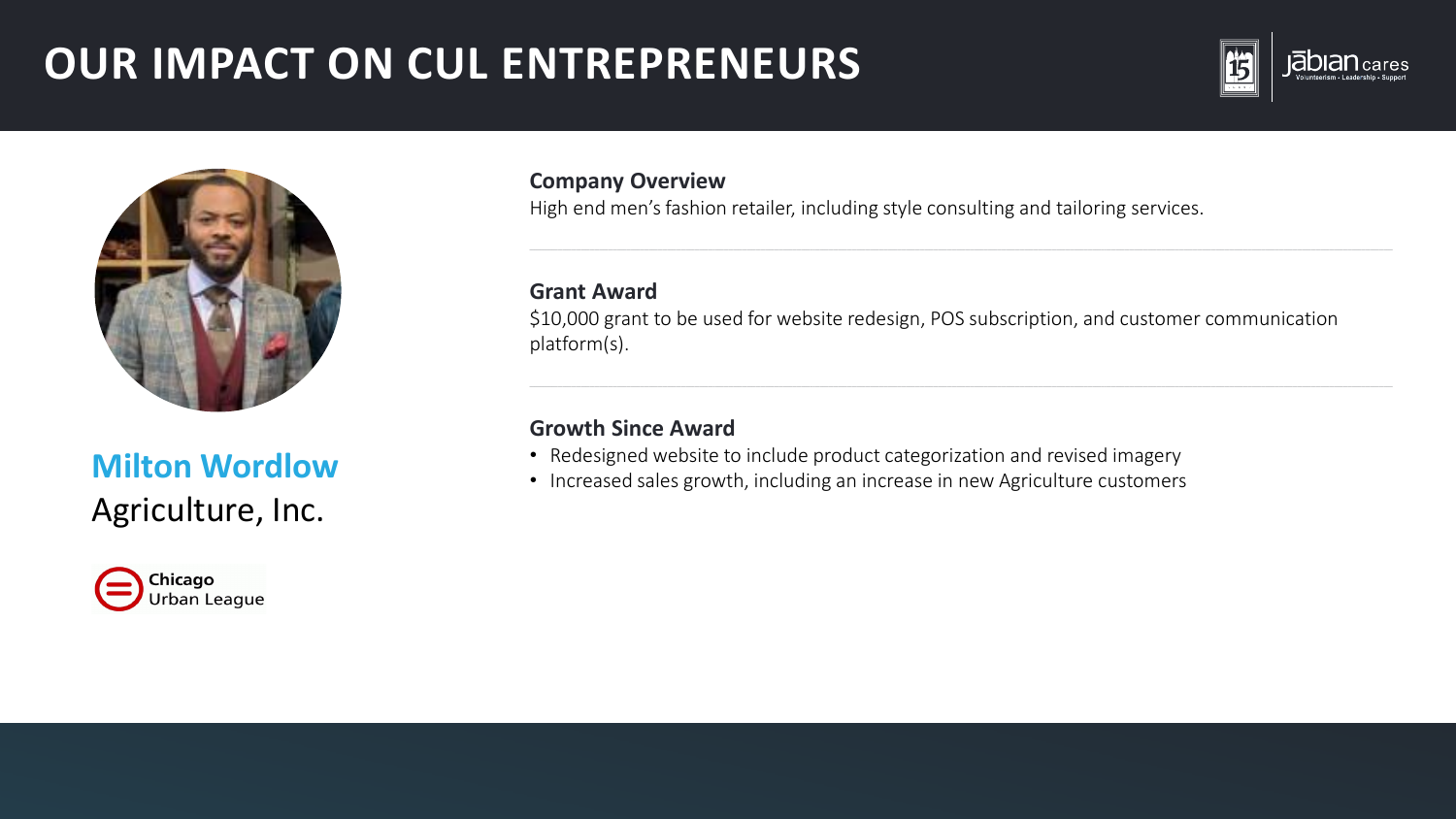## **OUR IMPACT ON CUL ENTREPRENEURS**





## Bucketz Game Zone



#### **Company Overview**

Children's party venue with gaming systems, nerf zone, and custom decorations.

#### **Grant Award**

\$10,000 grant to be used for product enhancements, professional development, and technology investments.

#### **Growth Since Award**

- Purchased a 360-degree photo booth and booked this feature for multiple parties
- Hosted the highest utilization party weekend in company history (6 parties in 1 weekend) **Lauren Grinage**